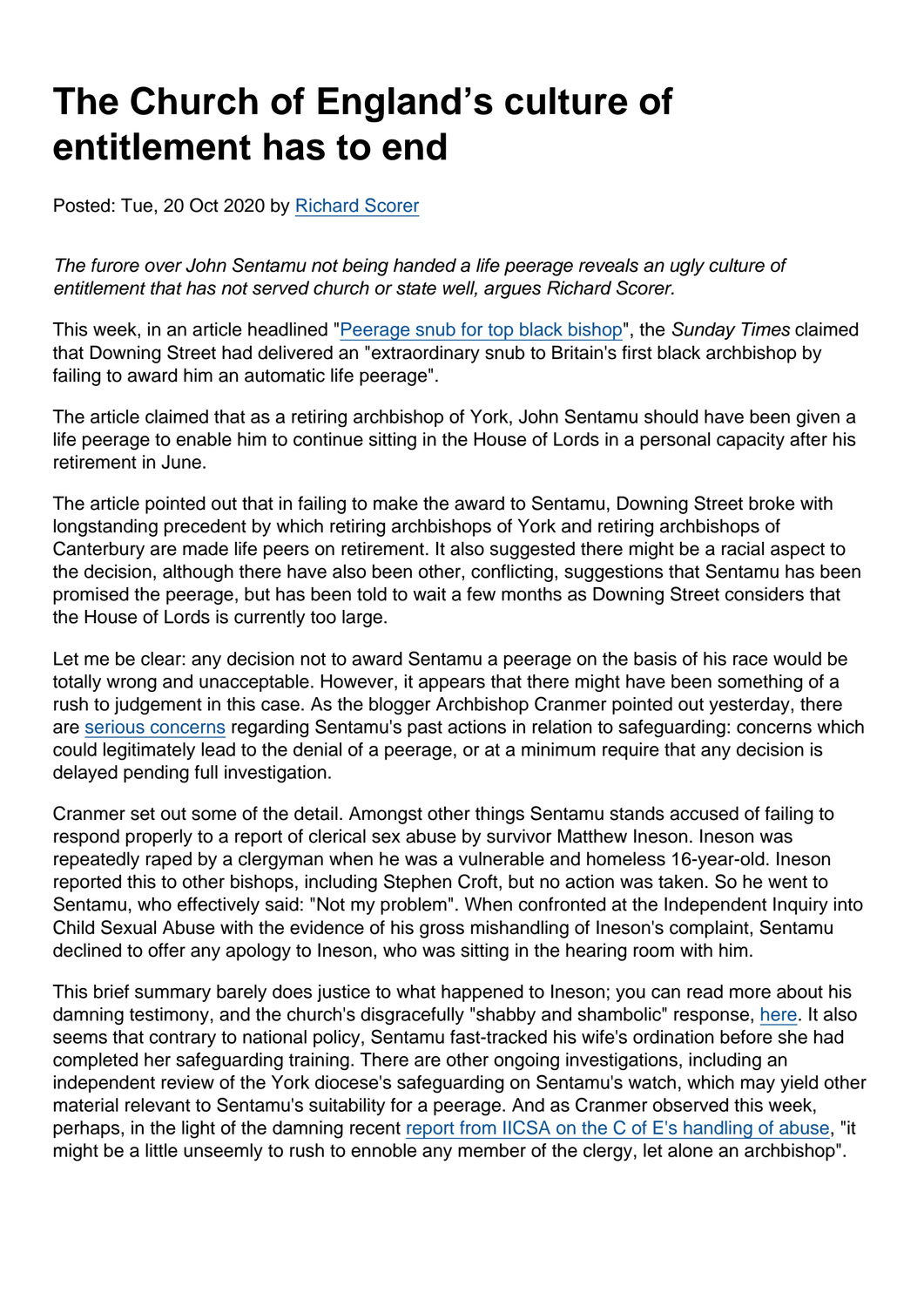These are very serious issues. Along with a number of abuse survivors and those who work with them, I have written to the House of Lords appointments commission to ask it to investigate Sentamu's safeguarding record as part of the process of vetting him for a peerage. But because of the secrecy which surrounds the appointments process, we will never know to what extent these issues will be investigated, and we have no idea whether the fact Sentamu has not been given a peerage at this stage is a product of racism, laziness or justified concerns about his record on safeguarding. However, the issues raised by this controversy go well beyond John Sentamu himself. They raise much bigger questions about the Church of England's privileged constitutional status.

First, let's consider the custom of awarding automatic life peerages on retirement. Because Britain has an unwritten constitution, there is no rulebook or statute we can consult to identify who gets an automatic life peerage on retirement. But as Wikipedia puts it, this generally happens to those retiring from "important public offices, such as prime minister, speaker of the House of Commons, or archbishop of Canterbury or York".

However, when you stand back and reflect on it, the suggestion that the archbishop of York or Canterbury is an office comparable in importance to the prime minister is self-evidently absurd. The proportion of the UK population self-identifying as Christian has substantially declined to less than half – and is now exceeded by the proportion identifying as having no religion. The suggestion that a retiring archbishop is an important public official may have been arguable 100 years ago; today, with long term religious decline and increased pluralism of belief, it is completely untenable.

Personally, I favour a fully elected upper chamber. But given the technical complexity of many of the issues now facing us – pandemics, climate change, food security, poverty, terrorism to name just a few – I can see an argument for reserving space in the legislature for those who have outstanding expertise in relevant areas.

Yet despite their outstanding intellectual distinction, and the expertise they could bring to parliamentary proceedings, retiring presidents of the Royal Society or the British Academy are not automatically granted life peerages, and a majority have not been awarded peerages at all. Since 2000 some 34 British citizens have won the Nobel Prize: 28 in sciences, three in economics and three in literature. None as far as I can see have been awarded a life peerage. Of the 16 individuals who have served as chief medical officer for England since the post was created in 1855, none has been made a life peer on retirement. Of the 13 individuals who have served as government chief scientific adviser since the post was created in 1964, only two have received life peerages.

Are we really saying that an archbishop of a [declining church](https://www.secularism.org.uk/news/2020/10/regular-c-of-e-worshippers-form-less-than-2-percent-of-englands-population) – a church riven with obscure obsessions about the status of women and homosexuality, and now fending off child abuse scandals on a vast scale – has more justification for an automatic life peerage than any of the above? The automatic award of a life peerage to a retiring archbishop of York (or Canterbury for that matter) is a ludicrous anachronism. It relies on a long defunct notion that the Church of England plays a role in our national life which makes it deserving of special treatment, and is completely outdated. It's also created such absurdities as George Carey, who was the subject of a [damning IICSA report](https://www.secularism.org.uk/opinion/2019/05/the-c-of-e-cant-be-allowed-to-keep-shielding-abusers-from-accountability) last year over his failures to report evidence of child abuse to the police, enjoying a lifetime seat in the legislature.

Of course, the issue does not end there. Before his retirement Sentamu was one of the 26 serving Church of England bishops who sit in the House of Lords as of right as 'lords spiritual'. In this respect, the Church of England enjoys a unique and completely unjustified constitutional privilege. Only two countries in the world have clerical representation as of right in the national legislature: Britain and Iran. Sharing a constitutional arrangement with a theocracy ought to ring alarm bells for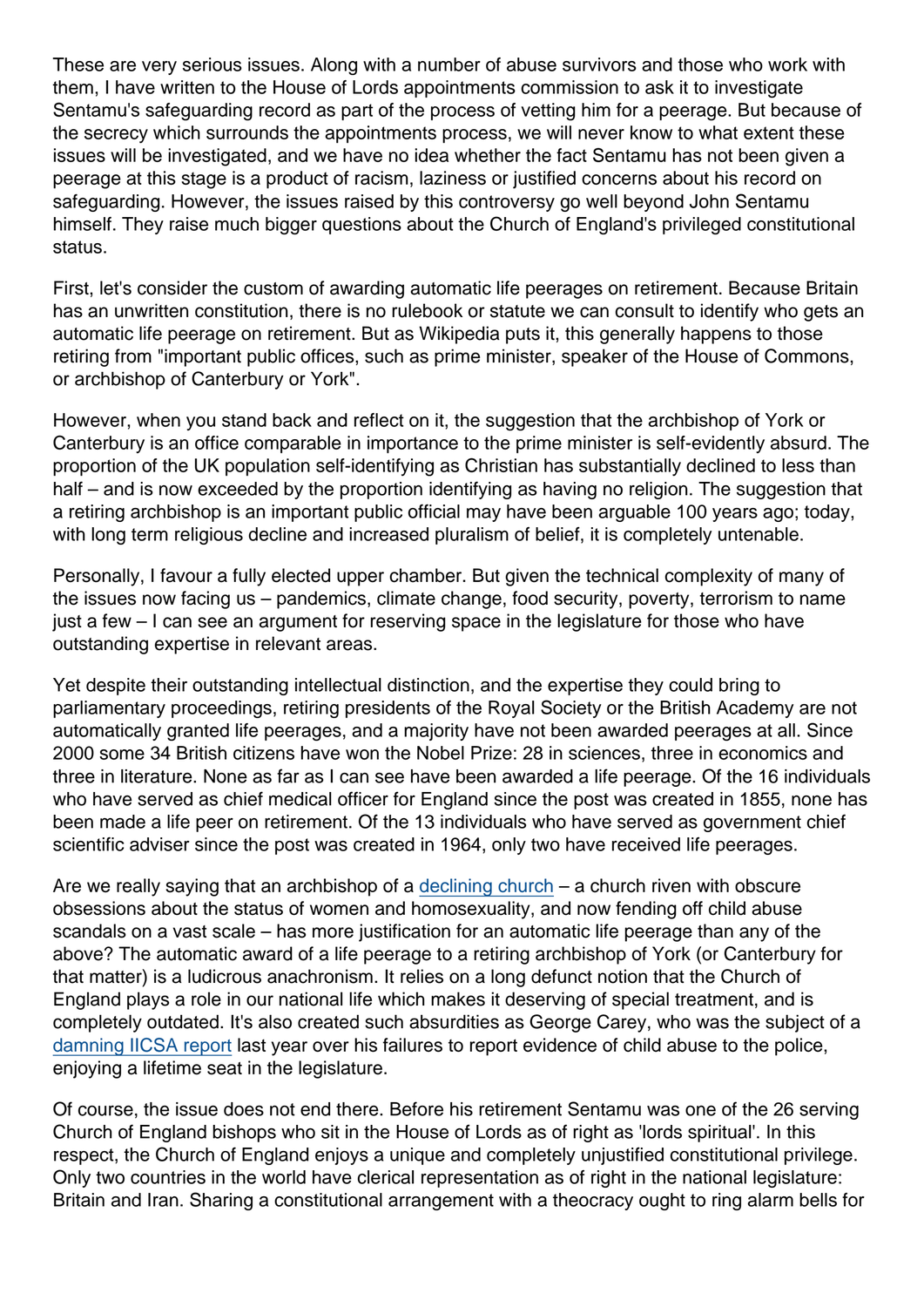us. As I argued [here](https://newhumanist.org.uk/articles/5240/disestablish-and-be-damned), this privileging of the Church of England is completely unsustainable.

Lest I be misrepresented, I have no objection to any member of the clergy seeking to stand for political office, and be elected in his or her own right: despite being a non-believer, there are individual members of the clergy I would happily vote into our legislature if they stood as candidates on their own merits. But members of the clergy should not be given this role automatically, when nobody voted for them, most of the population has no attachment to the institution to which they belong, and that institution is increasingly discredited.

To my Anglican friends I would also add: in the long run your church would benefit from disestablishment. Constitutional privileges have made the Church of England lazy and entitled, and fostered a belief amongst some of its leaders that they are above the law (as Carey's [behaviour](https://www.secularism.org.uk/opinion/2017/06/the-church-cant-be-allowed-to-carry-on-marking-its-own-homework) showed).

This culture of entitlement has not served the Church of England well, as its abuse scandals and rapidly declining congregations testify. My late friend and radical Anglican priest the Rev Ken Leech put it thus: "If the Anglican presence is sustained only by a legal structure, is it worth anything?... As it stands the Church of England is a captivated and compromised church, a church in bondage to Babylon". Its leaders, said Leech, "bear the mark of the beast...For the church to hide behind the structures of Caesar is a betrayal of the gospel".

But, Leech argued, "were it to be disestablished, the Church of England might well lose some of its more expensive buildings and much of its status, but what it might gain in credibility is enormous".

I agree. The church now faces an existential choice. It can cling to the decaying relics of theocracy, including automatic peerages, or it can choose the path of honesty and renewal as a church that stands on its own two feet, and on its own merits.

In truth, only the C of E's increasing irrelevance protects it from public pressure to abolish these outdated and undemocratic arrangements. But the controversy over Sentamu brings them back into the spotlight, and reminds us that it's time to bring the Church of England's unearned and unjustified constitutional privileges to an end.

[Discuss on Facebook](https://www.facebook.com/NationalSecularSociety/posts/3420741137994213?__xts__[0]=68.ARB7RFt05MglHNqNljMuw0AuX2Rg2DNCTjuSkiBsliyL287wsATaIMhc_MRtuLLAdLMZ_35cLFYH7xYMkp6cmXMTijJs53u-9jNbdkvRIeTsq2en1J-CVtcrYTX4Lt5kc88Wtpw3zAtDAIK3DGwqhVd811AZ8yDqkyrU7FEVclU2BUBwNCBfm4cHEUNzg0__GSG61yPSo04G0gHG4Y5XPzoGpj9oDbsZJzGM5nqumfhY05T9UDIvpu0WMdiKVw6BYD31BHc3enTwaqfDeiuACD-PUn9n2vzQ1jz1wK-ufZ1S4L9mgCvuLxGGFbeOScYmoCZLUBcTYAs0fq4Vd_1lo1lohw&__tn__=-R)

#### Richard Scorer

Richard Scorer is a solicitor who represents victims of child abuse and an NSS vice-president. You can follow him on Twitter @Richard Scorer. The views expressed in our blogs are those of the author and may not necessarily represent the views of the NSS.

### Bradlaugh Lecture

Bradlaugh Lecture 2020 | The Ultimate Blasphemy: Disestablishing the Church of England

- [Book now!](https://conwayhall.ticketsolve.com/shows/1173605070?_ga=2.260415688.438624454.1601563447-9071195.1600687417)
- [Find out more](https://www.secularism.org.uk/ultimate-blasphemy.html)
- [Share on What's App](whatsapp://send?text=http://www.secularism.org.uk/opinion/2020/10/the-church-of-englands-culture-of-entitlement-has-to-end?format=pdf)
- [Share on Facebook](https://www.facebook.com/sharer/sharer.php?u=http://www.secularism.org.uk/opinion/2020/10/the-church-of-englands-culture-of-entitlement-has-to-end?format=pdf&t=The+Church+of+England’s+culture+of+entitlement+has+to+end)